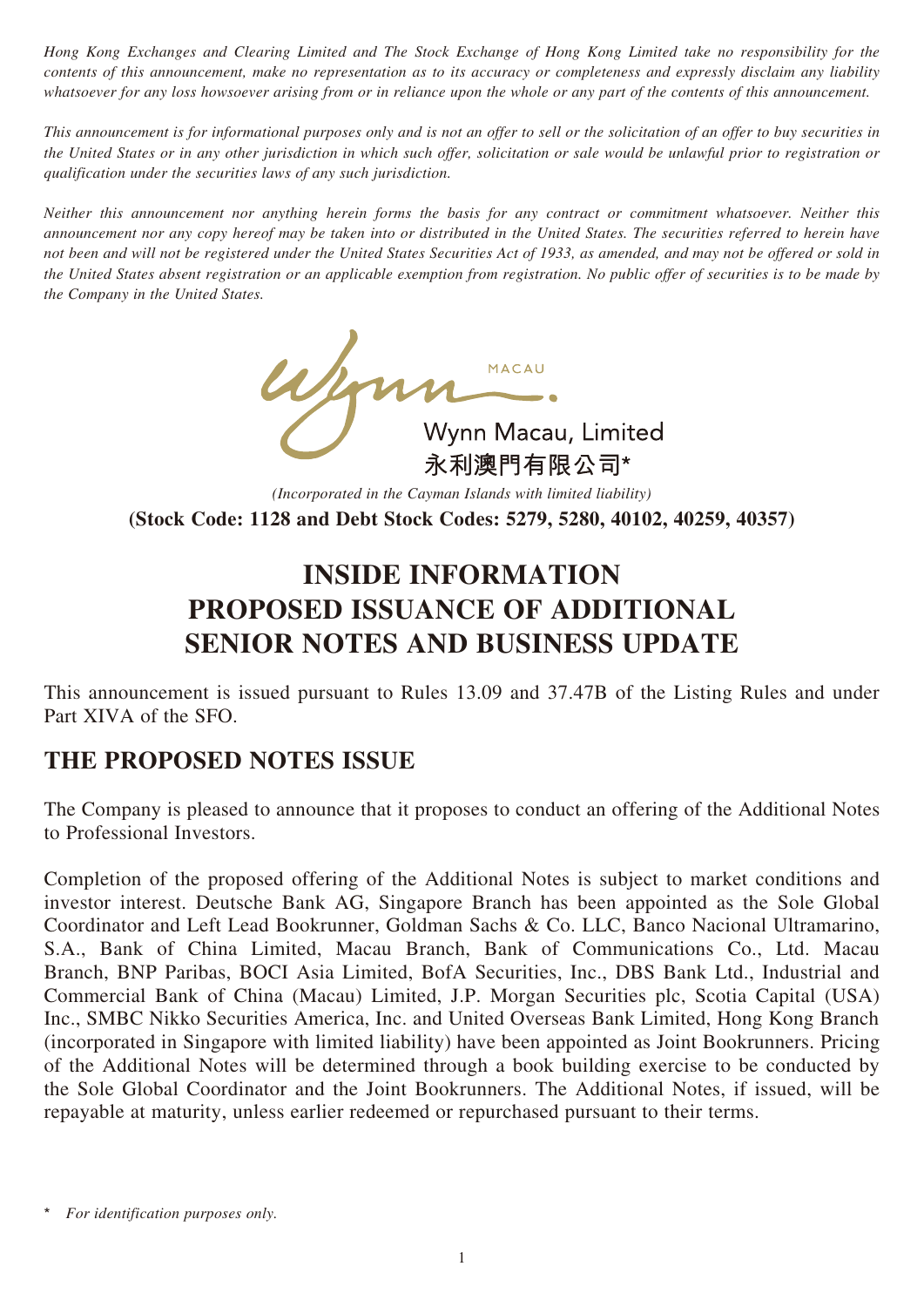The aggregate principal amount, terms and conditions of the Additional Notes have not been determined as at the date of this announcement. Upon finalization of the terms of the Additional Notes, it is expected that the Initial Purchasers and the Company will enter into the Purchase Agreement. The Company will make a further announcement in respect of the proposed offering of the Additional Notes if a binding agreement is signed.

The Additional Notes have not been and will not be registered under the Securities Act or the securities law of any other jurisdiction, and may be offered and sold only to qualified institutional buyers in reliance on Rule 144A under the Securities Act, non-U.S. persons (as defined in Regulation S under the Securities Act) outside the United States in reliance on Regulation S under the Securities Act and Professional Investors as defined in Part 1 of Schedule 1 to the SFO (including those prescribed by rules made under Section 397 of the SFO), and in accordance with any other applicable laws. None of the Additional Notes will be offered or sold to the public in Hong Kong and none of the Additional Notes will be placed to any Connected Person of the Company.

# **REASONS FOR THE PROPOSED ISSUE AND PROPOSED USE OF PROCEEDS**

If the Additional Notes are issued, the Company intends to use the net proceeds from the proposed offering to facilitate the repayment of a portion of the amounts outstanding under the Wynn Macau Credit Facilities.

The Board believes that there would be significant benefit to the Company in effecting the proposed issuance and using the net proceeds for the intended purpose as it would extend the maturity profile of the Group's indebtedness and reduce the Group's secured indebtedness.

# **LISTING**

The Company is in the process of applying to the Stock Exchange for the listing of, and permission to deal in the Additional Notes by way of debt issue to Professional Investors only, and has received an eligibility letter from the Stock Exchange for the listing of the Additional Notes. Admission of the Additional Notes to the Stock Exchange and quotation of the Additional Notes on the Stock Exchange are not to be taken as an indication of the merits of the Company or the Additional Notes.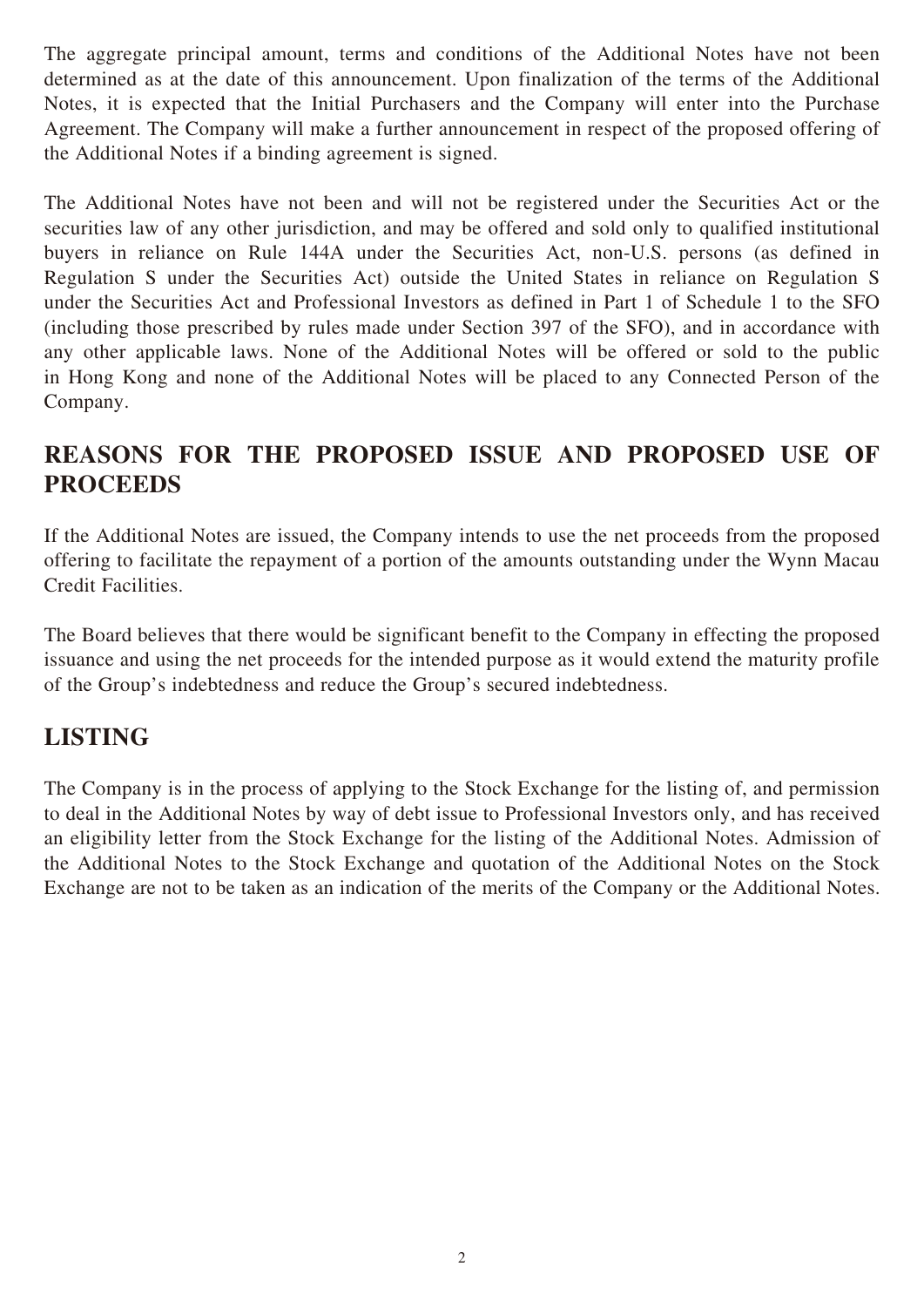## **BUSINESS UPDATE**

The Company will provide certain information to potential Professional Investors of the Additional Notes as part of the book building exercise. To ensure that all of the Company's shareholders and potential investors have equal and timely access to key information pertaining to the Group, set forth below are extracts of such information to be disclosed by the Company to potential Professional Investors of the Additional Notes:

#### **Recent Developments**

#### *Recent Developments Related to COVID-19*

In January 2020, an outbreak of COVID-19 was identified and has since spread around the world. As a result, our casino operations in Macau were closed for a 15-day period in February 2020 and resumed on a reduced basis on 20 February 2020. On 20 March 2020 our casino operations were fully restored; however, certain COVID-19 specific protective measures, such as limiting the number of seats per table game, increasing the spacing between active slot machines and visitor entry checks and requirements involving temperature checkpoints, mask wearing, health declarations and proof of negative COVID-19 test results remain in effect at the present time.

Visitation to Macau and gross gaming revenues in Macau have significantly decreased since the outbreak of COVID-19. Total visitation from mainland China to Macau decreased by 85.9% in the nine months ended 30 September 2020, compared to the same period in 2019 according to Macau's Statistics and Census Service. According to the DICJ, gross gaming revenues in Macau declined by 82.5% in the nine months ended 30 September 2020 and by 72.5% in October 2020, compared to the same periods in 2019.

The decrease in gross gaming revenue in Macau is closely correlated to the decrease in visitation to Macau, driven by the strong deterrent effect of the COVID-19 Pandemic on travel and social activities, the suspension or reduced availability of the Individual Visit Scheme (the "**IVS**"), group tour scheme and other travel visas for visitors, quarantine measures in Macau and elsewhere, travel and entry restrictions and conditions in Macau, the PRC, Hong Kong and Taiwan involving COVID-19 testing, among other things, and the suspension or reduced accessibility of transportation to and from Macau. At present, bans on entry or enhanced quarantine requirements remain in place for people attempting to enter Macau, depending on various conditions such as the usual visa requirements, their COVID-19 test results, purpose of visit, recent travel history and/or other conditions as applicable. Quarantine requirements for those traveling between Hong Kong and Macau have been announced to remain effective until at least 31 March 2021.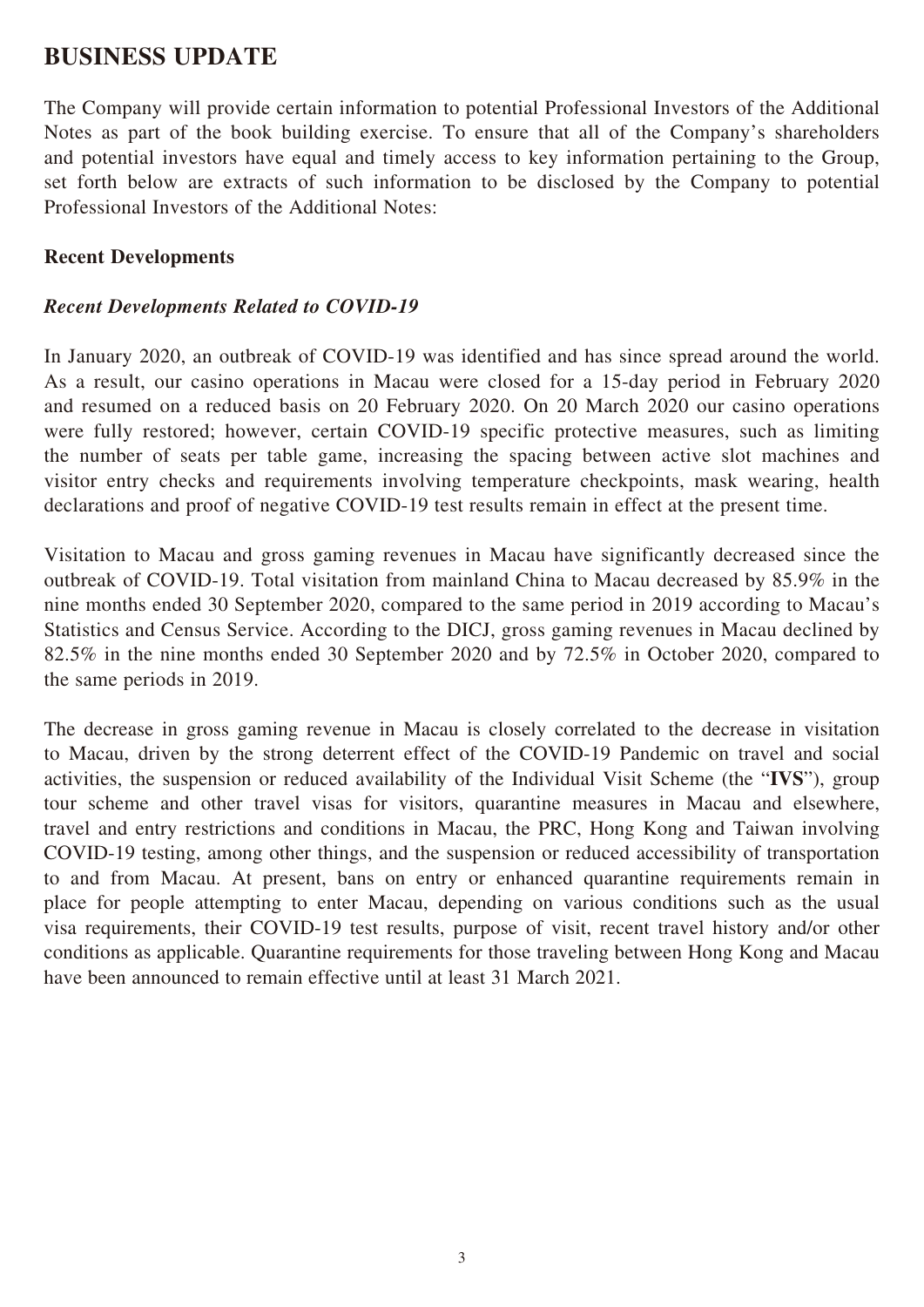While many aspects of these travel restrictions and conditions continue to adversely impact visitations to Macau, beginning in June 2020 certain restrictions and conditions have eased to allow for visitation to Macau as certain regions recover from the COVID-19 Pandemic. Quarantine-free travel, subject to COVID-19 safeguards such as testing and the usual visa requirements, was reintroduced between Macau and an increasing number of areas and cities within the PRC in progressive phases from June to August 2020, commencing with an area in Guangdong Province, which is adjacent to Macau, and expanding to additional areas and major cities within Guangdong Province, followed by most other areas of the PRC. On 23 September 2020, mainland China authorities fully resumed the IVS exit visa program, which permits individual PRC citizens from nearly 50 PRC cities to travel to Macau for tourism purposes.

Notwithstanding these developments, certain border control, travel-related restrictions and conditions, including quarantine and medical observation measures, stringent health declarations, COVID-19 testing and other procedures remain in place, and all visitors need to test negative for COVID-19 before entering Macau.

Given the evolving conditions created by and in response to the COVID-19 Pandemic, we are currently unable to determine when travel-related restrictions and conditions will be further lifted. Measures that have been lifted or are expected to be lifted may be reintroduced if there are adverse developments in the COVID-19 situation in Macau and other regions with access to Macau.

#### *Preliminary Fourth Quarter Information*

In Macau, visitation restrictions have begun to gradually ease since June 2020. On 23 September 2020, PRC authorities fully resumed the IVS exit visa program, which, prior to its suspension by the PRC government due to COVID-19 travel restrictions, permitted PRC citizens from nearly 50 PRC cities to travel to Macau for tourism purposes. Although Macau's gross gaming revenues decreased by 71.6% from US\$6,178.4 million in October and November 2019 to US\$1,756.1 million in October and November 2020, and total visitation from the PRC decreased by 77.0% from approximately 2.3 million in October 2019 to approximately 539,000 in October 2020, Macau's gross gaming revenue in October and November 2020 increased by 187.0% from US\$612.0 million in the third quarter of 2020, and the total visitation to Macau from the PRC in October increased by 30.8% from approximately 412,000 in September 2020.

As of 30 November 2020, WML and subsidiaries had unrestricted cash and cash equivalents of US\$2.1 billion. In November 2020, we repaid US\$25.1 million on the Wynn Macau Revolver, and as a result, we had approximately US\$25.1 million in available borrowing capacity as of 30 November 2020. Based on preliminary financial information through 30 November 2020, we currently expect the total operating revenues of Wynn Resorts' Macau Operations to be in the range of US\$258.0 million to US\$262.0 million for the two months ended 30 November 2020, compared to US\$775.2 million for the two months ended 30 November 2019. We expect Adjusted Property EBITDA of Wynn Resorts' Macau Operations to be in the range of US\$13.0 million to US\$15.0 million for the two months ended 30 November 2020, compared to US\$244.8 million for the two months ended 30 November 2019. During the two months ended 30 November 2020, the daily operating costs of Wynn Resorts' Macau Operations, excluding gaming taxes, were US\$2.3 million, compared to US\$3.0 million during the fourth quarter of 2019. During the third quarter 2020, the daily operating costs of Wynn Resorts' Macau Operations were US\$2.0 million, excluding gaming taxes and a one-time expense reversal.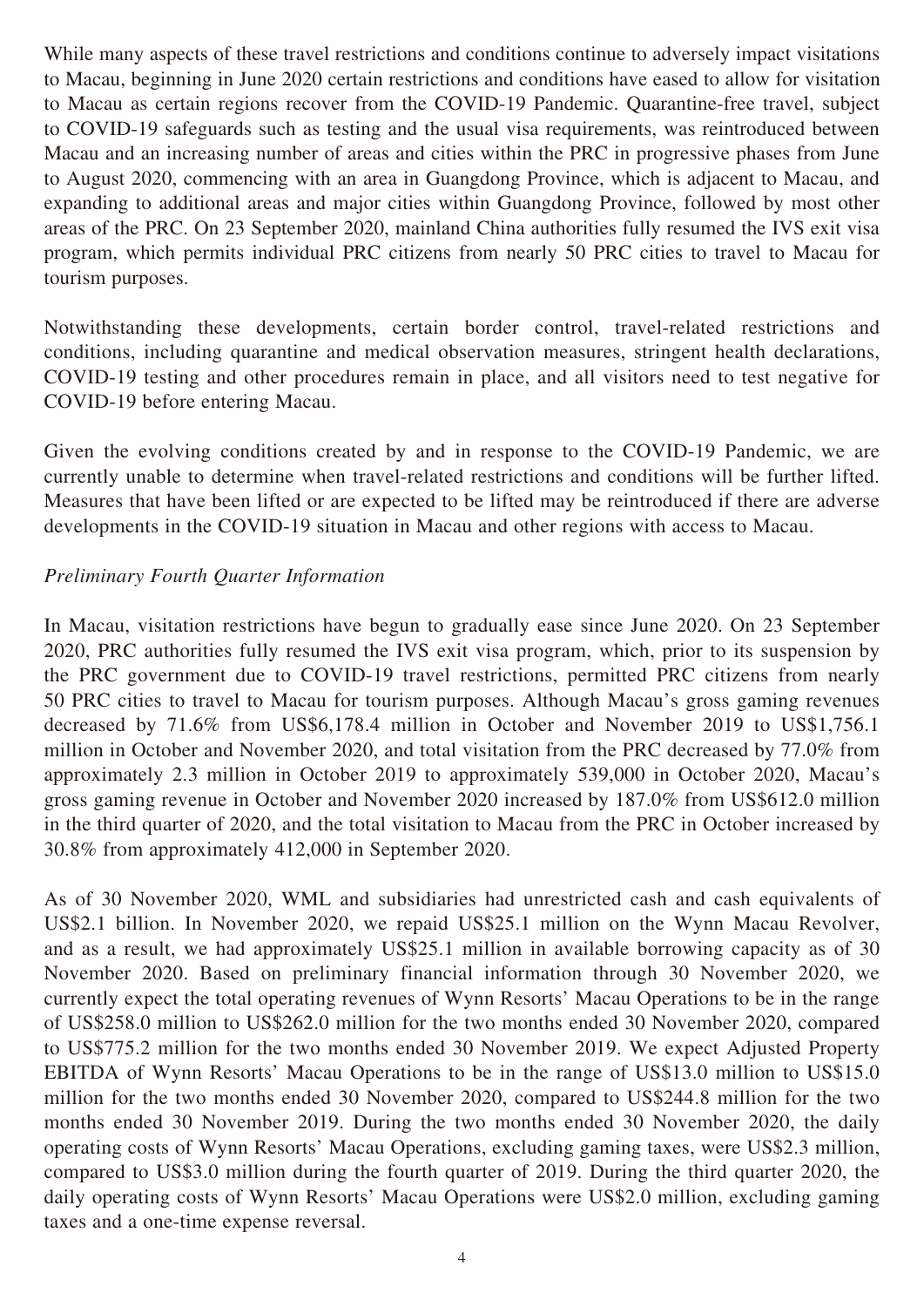For the two months ended 30 November 2020, subsequent to the reopening of the IVS exit visa program to all residents of mainland China, the daily average gross gaming revenues of Wynn Resorts' Macau Operations were approximately 31% of its gross gaming revenues in the fourth quarter of 2019, with daily average table drop of approximately 47% of its table drop in the fourth quarter of 2019. For the two months ended 30 November 2020, hotel occupancy was 54.3% at Wynn Palace and 60.6% at Wynn Macau, compared to 96.9% and 99.3% in the same period of 2019, respectively.

The expected results discussed above are based on preliminary financial information from 1 October 2020 through 30 November 2020. Actual results could differ materially from the above expectations. Financial information for December 2020 is not currently available.

Prospective investors should exercise caution in relying on this information and should not draw any inferences from this information regarding financial or operating data not yet provided or available. This preliminary information is subject to the completion of the fourth quarter of 2020 and the preparation of the consolidated financial statements as of and for the year ending 31 December 2020, including the review of those financial statements by the Company's internal accounting professionals and our audit committee as well as the audit by the Company's independent registered public accounting firm.

## **GENERAL**

**As no binding agreement in relation to the proposed offering of the Additional Notes has been entered into as at the date of this announcement, the proposed offering of the Additional Notes may or may not materialize. Investors and shareholders of the Company are urged to exercise caution when dealing in the securities of the Company.**

# **DEFINITIONS**

In this announcement, unless otherwise indicated in the context, the following expressions have the meanings set out below:

| "Additional Notes"             | a series of new USD-denominated senior notes to be issued by<br>the Company (to be consolidated and form a single series with<br>the US\$600,000,000 5.625% senior notes due 2028 issued on 26<br><b>August</b> 2020)                                                                                                                                                                                                 |
|--------------------------------|-----------------------------------------------------------------------------------------------------------------------------------------------------------------------------------------------------------------------------------------------------------------------------------------------------------------------------------------------------------------------------------------------------------------------|
| "Adjusted Property"<br>EBITDA" | : net income (loss) before interest, income taxes, depreciation and<br>amortization, pre-opening expenses, property charges and other,<br>management and license fees, corporate expenses and other<br>(including intercompany golf course and water rights leases),<br>stock-based compensation, change in derivatives fair value, loss<br>on extinguishment of debt, and other non-operating income and<br>expenses |
| "Board"                        | : the Board of Directors of the Company                                                                                                                                                                                                                                                                                                                                                                               |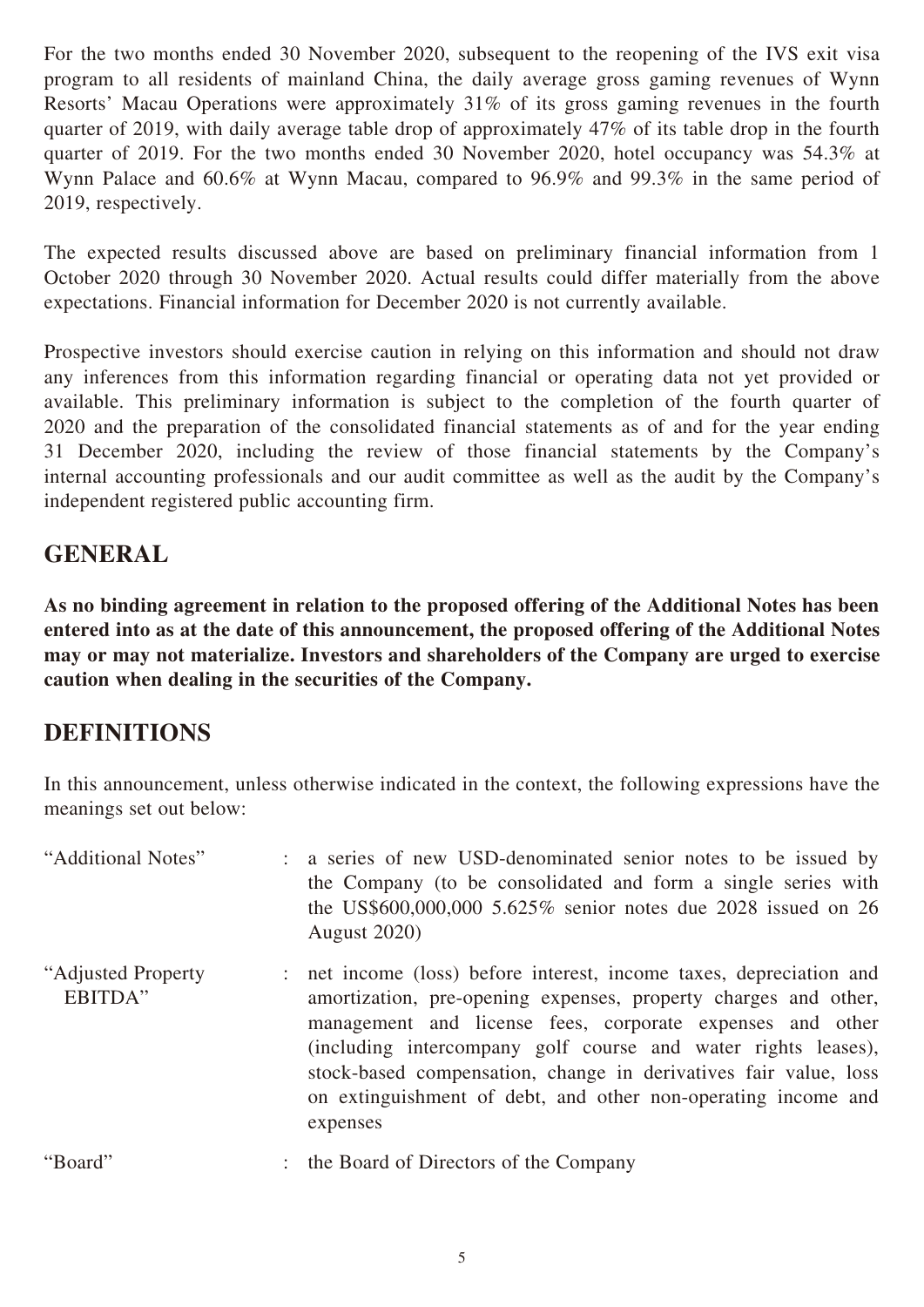| "Company" or "WML"       |                      | Wynn Macau, Limited, a company incorporated in the Cayman<br>Islands on 4 September 2009 as an exempted company with limited<br>liability                                                                                                                                                                                                                                                                                                                                                                                               |
|--------------------------|----------------------|-----------------------------------------------------------------------------------------------------------------------------------------------------------------------------------------------------------------------------------------------------------------------------------------------------------------------------------------------------------------------------------------------------------------------------------------------------------------------------------------------------------------------------------------|
| "Connected Person"       | $\ddot{\phantom{a}}$ | has the meaning ascribed to it under the Listing Rules                                                                                                                                                                                                                                                                                                                                                                                                                                                                                  |
| "COVID-19 Pandemic"      |                      | an outbreak of a respiratory illness caused by a new strain of<br>coronavirus (the "COVID-19") that was identified in January 2020.<br>The disease has since spread rapidly across the world, causing the<br>World Health Organization to declare the outbreak a pandemic on<br>12 March 2020                                                                                                                                                                                                                                           |
| "DICJ"                   |                      | The Gaming Inspection and Coordination Bureau of Macau                                                                                                                                                                                                                                                                                                                                                                                                                                                                                  |
| "Group", "we" or "our"   | $\ddot{\phantom{a}}$ | the Company and its subsidiaries, or any of them, and the businesses<br>carried on by such subsidiaries                                                                                                                                                                                                                                                                                                                                                                                                                                 |
| "Hong Kong"              |                      | the Hong Kong Special Administrative Region of the People's<br>Republic of China                                                                                                                                                                                                                                                                                                                                                                                                                                                        |
| "Initial Purchasers"     | $\ddot{\cdot}$       | Deutsche Bank AG, Singapore Branch, Goldman Sachs & Co. LLC,<br>Banco Nacional Ultramarino, S.A., Bank of China Limited, Macau<br>Branch, Bank of Communications Co., Ltd. Macau Branch, BNP<br>Paribas, BOCI Asia Limited, BofA Securities, Inc., DBS Bank Ltd.,<br>Industrial and Commercial Bank of China (Macau) Limited, J.P.<br>Morgan Securities plc, Scotia Capital (USA) Inc., SMBC Nikko<br>Securities America, Inc. and United Overseas Bank Limited, Hong<br>Kong Branch (incorporated in Singapore with limited liability) |
| "Listing Rules"          |                      | the Rules Governing the Listing of Securities on The Stock<br>Exchange of Hong Kong Limited, as amended from time to time                                                                                                                                                                                                                                                                                                                                                                                                               |
| "Macau Operations"       |                      | the integrated Wynn Palace and Wynn Macau and Encore at Wynn<br>Macau                                                                                                                                                                                                                                                                                                                                                                                                                                                                   |
| "PRC"                    |                      | People's Republic of China, excluding Hong Kong, Macau and<br>Taiwan                                                                                                                                                                                                                                                                                                                                                                                                                                                                    |
| "Professional Investors" | $\ddot{\cdot}$       | (1) qualified institutional buyers within the meaning of Rule 144A<br>under the Securities Act, (2) non-U.S. persons outside the United<br>States as defined under Regulation S under the Securities Act, (3)<br>for persons in Hong Kong, professional investors as defined in<br>Chapter 37 of the Listing Rules and/or (4) for persons outside Hong<br>Kong, a person to whom securities may be sold in accordance with a<br>relevant exemption from public offer regulations in that jurisdiction                                   |
| "Purchase Agreement"     |                      | the agreement proposed to be entered into between the Initial<br>Purchasers and the Company in relation to the issuance of the<br><b>Additional Notes</b>                                                                                                                                                                                                                                                                                                                                                                               |